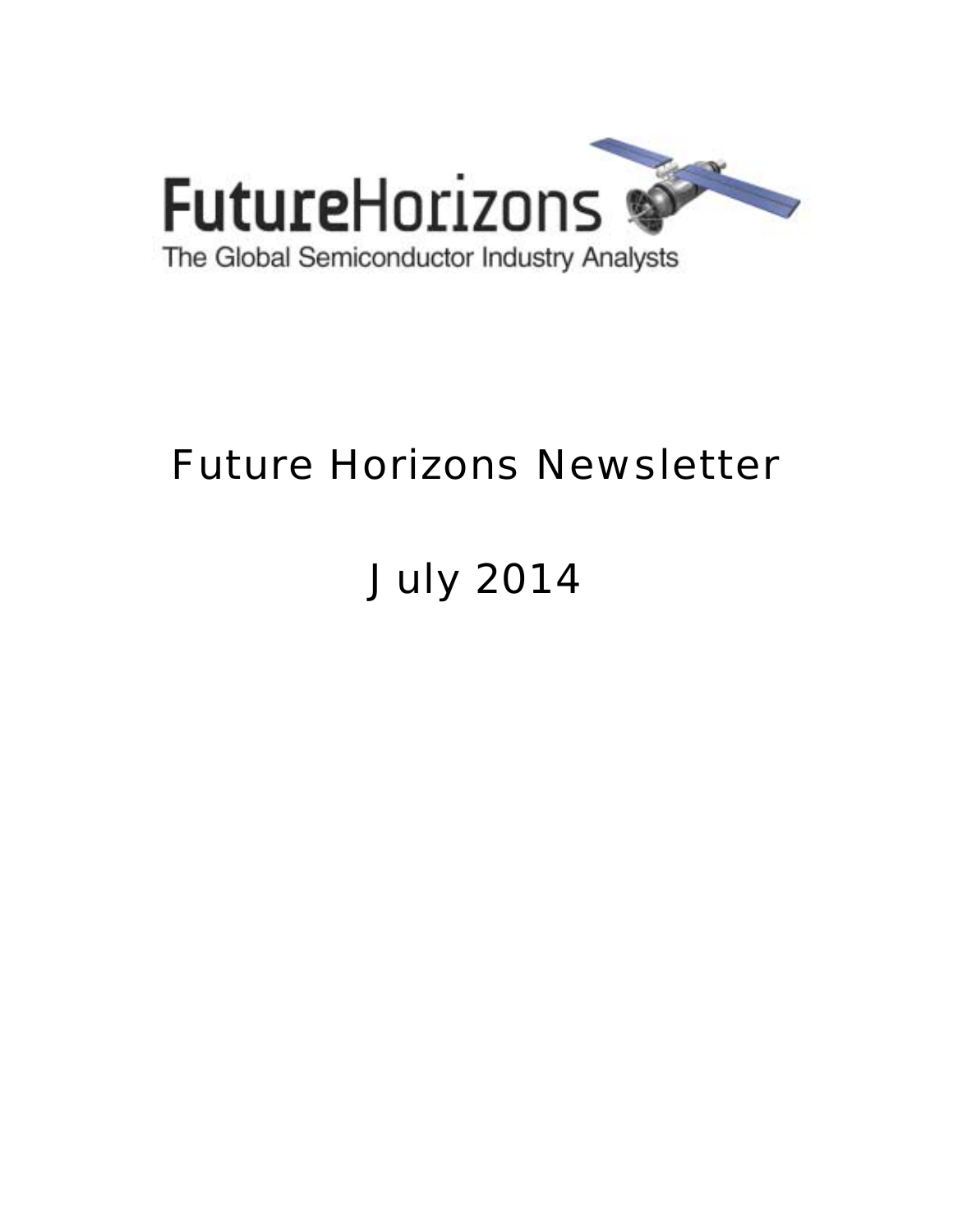Contents Page

| <b>Industry News by Company</b>              | Page 03-08 |
|----------------------------------------------|------------|
| <b>Industry News &amp; Trends</b>            | Page 09-12 |
| <b>East European News &amp; Trends</b>       | Page 13-14 |
| <b>World Economic Round Up</b>               | Page 15    |
| <b>Future Horizons &amp; Industry Events</b> | Page16     |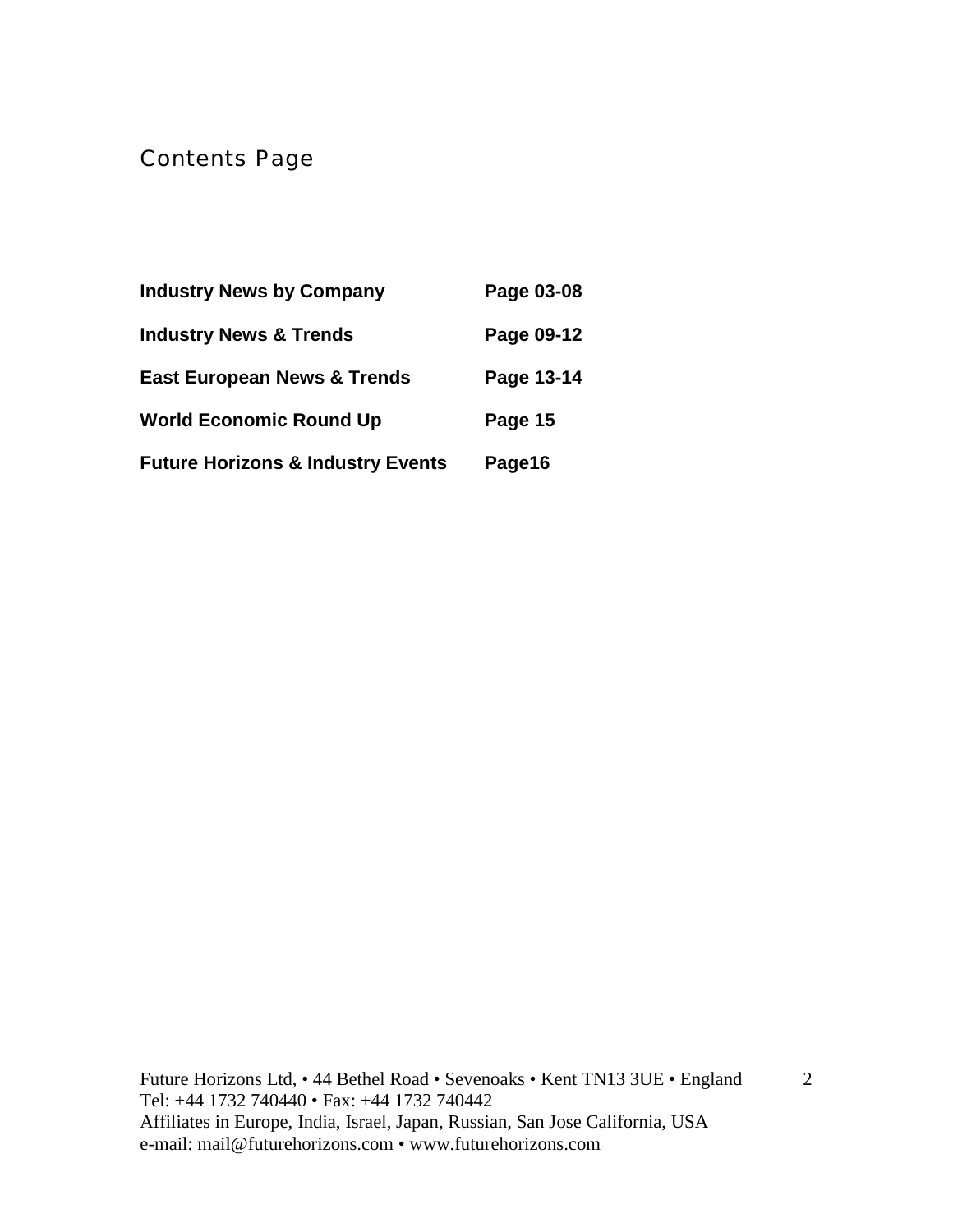#### Industry News By Company

#### **[Advantest Launches 1.6-Gbps Digital Module Enabling Protocol-Aware Testing](http://online.wsj.com/article/PR-CO-20140624-901597.html)  [With Powerful EDA-Link \(FTA-Elink\)](http://online.wsj.com/article/PR-CO-20140624-901597.html)**

TOKYO, JAPAN--(Marketwired - Jun 24, 2014) - Leading semiconductor test equipment supplier Advantest Corporation (TSE: 6857) (NYSE: ATE) has introduced its new T2000 1.6GDM digital module, designed to improve efficiency in testing system-on-chip (SoC) devices on the T2000 test platform.

The 1.6-Gbit-per-second module incorporates a new feature called Functional Test Abstraction Plus (FTA+) to achieve protocol-aware testing, in which the tester communicates directly with the devices under test (DUTs) in each IC's protocol language. A powerful EDA-Link, called FTA-Elink, connects the design simulator to the T2000 test platform directly. In addition, Verilog code can run on the T2000 EPP (Enhanced Performance Package) system with the 1.6GDM module. By equipping the tester's pattern generator with protocol-aware engines capable of independent timing and memory functions, protocol-based I/O can be natively measured, enabling efficient multisite and concurrent testing. This allows customers to significantly accelerate their design to tape-out for faster time to market.

With the 1.6GDM, the already versatile T2000 EPP can boost its performance to simultaneously test multiple DUTs. The functions of each DUT can be independently monitored and evaluated

#### .**[Actions Licenses ARM For 64-Bit Tablets](http://www.eetimes.com/document.asp?doc_id=1322938)**

BARCELONA -- The iPad was the undisputed king of the consumer high-end tablet market until last year, but new Android-based devices such as the Sony Xperia Z2 and Samsung's Galaxy Tab S are giving Apple a run for its money.

Many other tablet OEMs are looking to introduce high-performance 64-bit tablets. Actions Semiconductor will start providing its first systems on chips (SoC) in late 2014, making it easier for the Chinese company to develop high-end devices.

Actions announced that it has signed a license agreement for the 64-bit ARM Cortex A50 processor family, making it one of China's leading technology design companies delivering an ARM-based 64-bit chip for tablet devices.

#### **[Amazon Unveils 'Fire Phone' Smartphone](http://online.wsj.com/articles/amazon-unveils-smartphone-1403114271?mod=djemalertNEWS)**

Amazon.com Inc.unveiled its long-awaited smartphone Wednesday, thrusting it into the highly competitive handset market.

The Fire Phone, as the device is known, boasts a 4.7-inch screen, a 13 megapixel camera and earphones that resist tangling, among other features, said Chief Executive Jeff Bezos, at an event in Amazon's hometown of Seattle.

3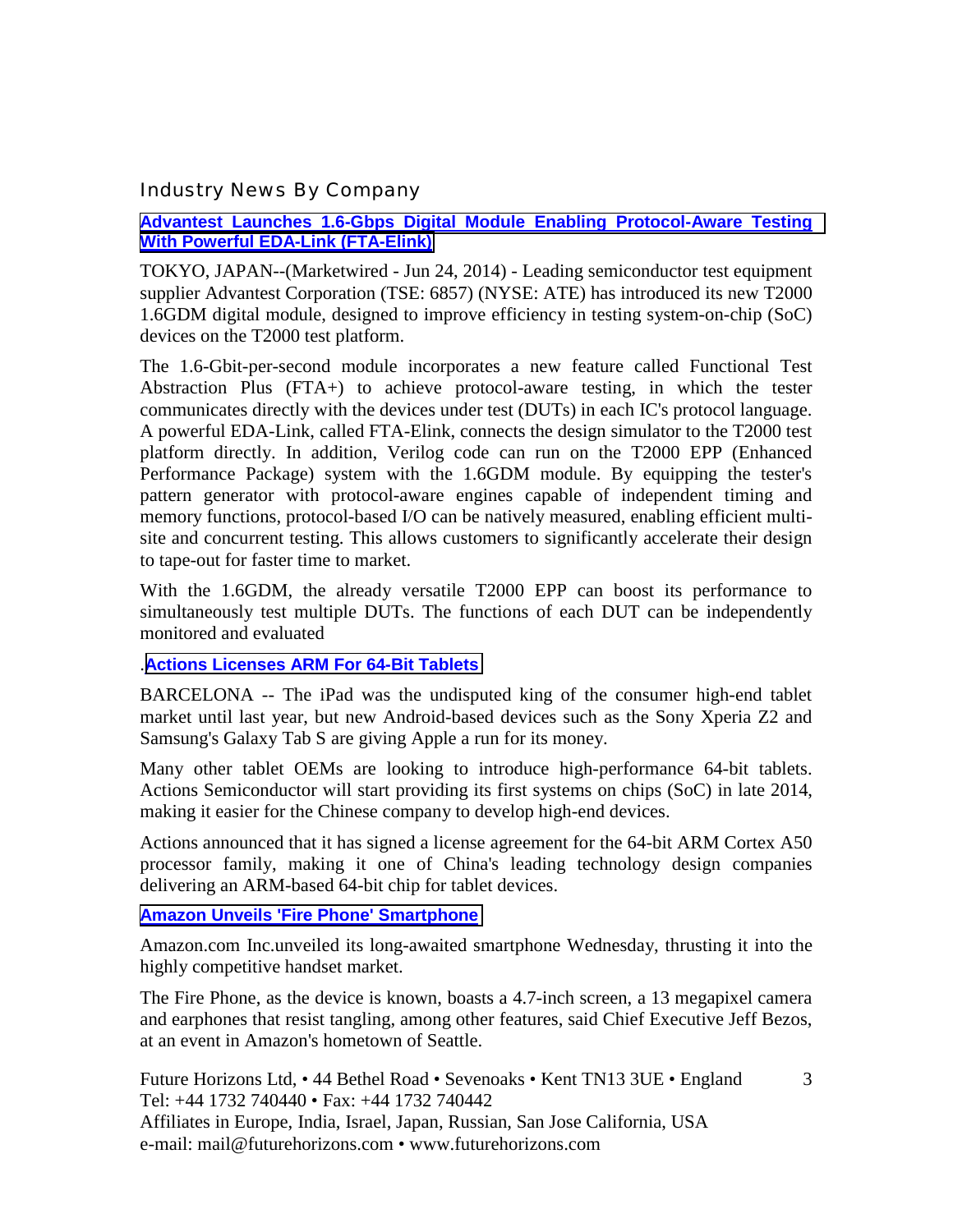The device is Amazon's first smartphone and a big bet that it can take on industry leaders Apple Inc. AAPL -0.10% and Samsung Electronics Co. 005930.SE -1.16%

One potential advantage for the Fire Phone is unlimited photo storage on remote computers through Amazon's cloud-computing software. As smartphones have become many users' primary camera, photos can suck up much of the storage, leaving little room for new apps or music.

#### **[Avago To Acquire PLX Technology For \\$6.50/Shr Cash - Quick Facts](http://www.rttnews.com/2340098/avago-to-acquire-plx-technology-for-6-50-shr-cash-quick-facts.aspx)**

Avago Technologies Ltd. (AVGO: Quote), a maker of analog semiconductor devices, Monday said it agreed to acquire PLX Technology, Inc. (PLXT: Quote), a provider of semiconductor-based PCI Express connectivity solutions predominantly for enterprise data centers, in an all-cash deal valued at around \$309 million, or \$293 million net of cash and debt acquired. Avago expects the acquisition to immediately add to adjusted earnings.

Under the terms of the transaction, an unit of Avago will commence a tender offer for all of the outstanding shares of PLX common stock for \$6.50 per share. Avago expects to fund the acquisition with cash available on its balance sheet.

#### **[Cadence Completes Acquisition Of Jasper Design Automation .](http://online.wsj.com/article/PR-CO-20140616-904703.html)**

SAN JOSE, Calif., June 16, 2014 /PRNewswire/ -- Cadence Design Systems, Inc. (NASDAQ: CDNS), a leader in global electronic design innovation, today announced that it has completed the acquisition of Jasper Design Automation, Inc., a market and technology leader in the fast-growing formal analysis sector.

The completion of this transaction expands differentiation of Cadence's System Development Suite, the industry's first and broadest system design and verification platform. Integration of Jasper's solutions with Cadence's connected debug analysis and software and hardware verification platforms will improve customers' ability to leverage Cadence's unified verification planning, metric-driven verification flow, and extensive dynamic and formal Verification IP portfolio for embedded processor system verification. The combination of Jasper and Incisive(R) Formal technologies and expertise will result in the most complete formal and semi-formal offerings in the industry.

The Jasper team, led by Kathryn Kranen, will join the System & Verification Group reporting to senior vice president Charlie Huang.

# **[Cadence, QNX Team Up For In-Car Active Noise Control](http://www.eetindia.co.in/ART_8800700136_1800012_NP_3d38613e.HTM?click_from=8800114896,9950114561,2014-06-25,EEIOL,ARTICLE_ALERT)**

Cadence Design Systems Inc. and QNX Software Systems, a subsidiary of BlackBerry and a developer of software platforms for in-car electronics, have revealed that QNX has ported its QNX Acoustics for Active Noise Control (ANC) software to the Cadence Tensilica HiFi Audio/Voice digital signal processing (DSP) core.

Future Horizons Ltd, • 44 Bethel Road • Sevenoaks • Kent TN13 3UE • England Tel: +44 1732 740440 • Fax: +44 1732 740442 4 QNX Acoustics for ANC claims to be a high-performance software solution for reducing unwanted engine noise inside passenger vehicles. Compact and efficient, it can run on a DSP core in the vehicle's infotainment system or audio amplifier, eliminating the dedicated hardware of conventional ANC solutions. QNX Acoustics for ANC offers up

Affiliates in Europe, India, Israel, Japan, Russian, San Jose California, USA e-mail: mail@futurehorizons.com • www.futurehorizons.com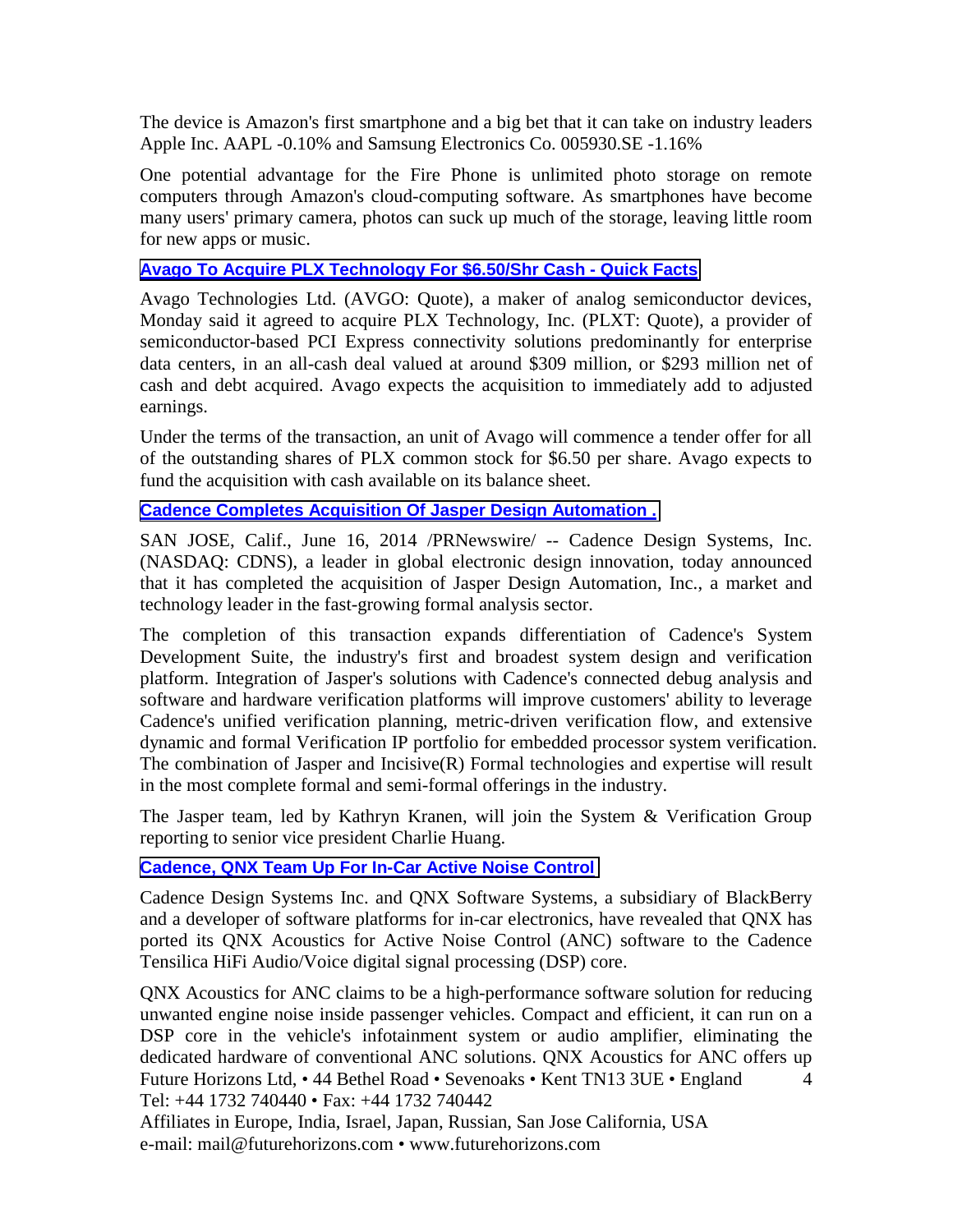to 20dB noise power reduction, depending on the transducer and vehicle seating configuration, and can be used with any of Cadence's HiFi Audio/Voice DSP IP cores.

#### **[CSR And Abalta Technologies Offer Seamless Smartphone Integration Into Cost-](http://www.csr.com/news/pr/2014/abalta-weblink)[Optimised Infotainment Platform](http://www.csr.com/news/pr/2014/abalta-weblink)**

CSR plc (LSE: CSR; NASDAQ: CSRE) and Abalta Technologies today announced a partnership to integrate Abalta's connected car solution, WEBLINK®, with CSR's highly advanced SiRFprimaII™ in-vehicle infotainment (IVI) location, connectivity and multimedia SOC (system-on-a-chip). As a result, CSR is able to provide its customers and OEMs with a leading automotive platform optimised for Display Audio applications, allowing consumers to have a consistently immersive user experience over the full lifecycle of their vehicles as WEBLINK is smartphone agnostic. The solution is available immediately and CSR and Abalta will demonstrate WEBLINK running on SiRFprimaII for the first time at the Telematics Detroit 2014 conference on 4 – 5 June.

Abalta's WEBLINK technology enables IVI systems to render smartphone applications and utilise the smartphone browser. This enables a user's phone to become the primary computing device, with the vehicle head unit acting as a 'terminal' to the phone. As a result, such systems no longer need a web browser and, as the vehicle ages, it will take advantage of the ever increasing power and capability of future smartphones as drivers swap out their old phones for new ones during the life of the vehicle. IVI systems can therefore be greatly simplified and built at a lower cost.

#### **[CSR Invests In Wireless Technology Innovation With The Opening Of New R&D](http://www.csr.com/news/pr/2014/csr-bristol-expansion)  [Centre In Bristol](http://www.csr.com/news/pr/2014/csr-bristol-expansion)**

British technology pioneer CSR plc (LSE: CSR; NASDAQ: CSRE) today announces that it has opened a new Research and Development (R&D) facility in Bristol to drive further innovation in wireless connectivity. The new site, which opened in June 2014, will be focused on giving customers the solutions they need to differentiate their products in areas including automotive, wearable devices and audio.

Since the opening of CSR's original R&D site at the Bristol & Bath Science Park in 2012, the size of the team has grown to 33 employees and CSR expects to continue this expansion. The new R&D facility, at Almondsbury in Bristol, will better support the needs of the existing team and enable growth over the coming years. This expansion will create a number of job opportunities in the local area, especially for graduates from South West universities.

"At CSR, we're passionate about developing cutting-edge technology that helps our customers turn great ideas into market leading products, and to do that we need to invest strategically in R&D," said Anthony Murray, Senior Vice President, Business Group at CSR. "That's why we're opening this new, larger facility in Bristol. Bristol has a vibrant technology scene and with high quality universities that are developing the next generation of engineering talent on our doorstep it is a great place to expand our R&D capabilities."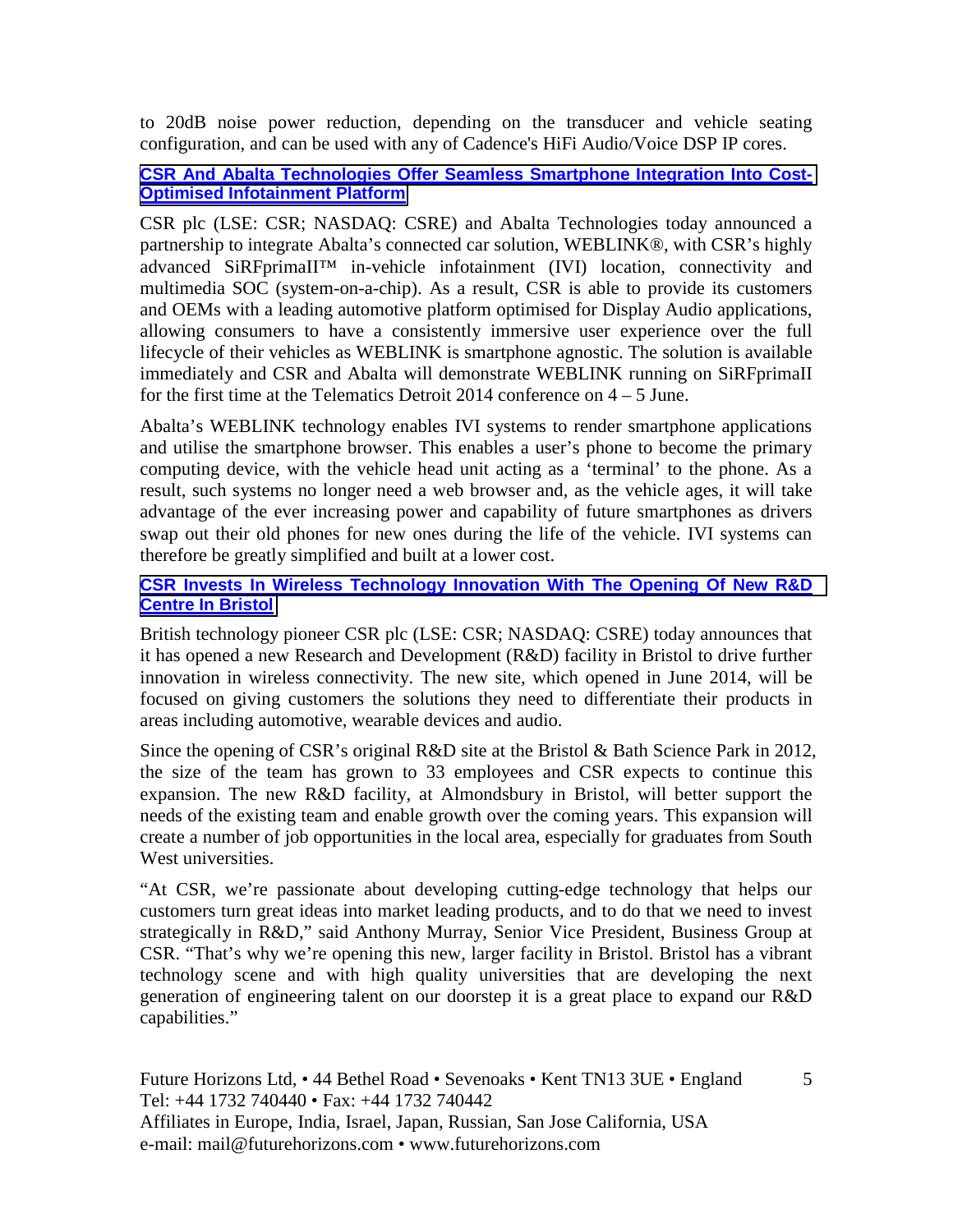# **[Intel Signs Up Panasonic As Foundry Business Customer](http://www.businessweek.com/news/2014-07-07/intel-signs-up-panasonic-as-foundry-business-customer)**

Intel Corp. (INTC:US), trying to steal orders from Taiwan Semiconductor Manufacturing Co. and expand the use of its plants, said it signed up Panasonic Corp. as a customer in its biggest win so far for its chip-production effort.

Panasonic's chip division will use Intel to make system-on-chip products on the U.S. company's 14-nanometer technology, which is the most recent type of manufacturing process for semiconductors, Intel said in a statement today.

Intel Chief Executive Officer Brian Krzanich, a former factory manager, is trying to get the Santa Clara, California-based company into the foundry business to produce chips for others. That business, dominated by TSMC, is growing as semiconductor manufacturing costs rise and companies increasingly outsource their production.

# **[Samsung And Globalfoundries Will Produce Apple's A9 Chips In 2015](http://www.cultofmac.com/285749/samsung-globalfoundries-will-produce-apples-a9-chips-2015/)**

Samsung and GlobalFoundries have reportedly landed orders from Apple to produce the 14-nanometer A9 processor starting next year, according to DigiTimes.

These 14nm chips will be created in GlobalFoundries' Fab 8 factory in Malta, New York, which Samsung will also use to produce Apple's A-series chips. DigiTimes' source suggests that the two foundries plan to push their initial 14nm LPE (low power early) process — which was verified back in February — into risk production in Q4 this year, with small volume production in early 2015.

The report also states that Apple's longtime partner Taiwan Semiconductor Manufacturing Company (TSMC) will try to secure orders for Apple's A9 chip by introducing new semiconductor processes by early next year. Apple is additionally considering Intel as a potential partner to produce the A9.

It was revealed late last year that Samsung and TSMC would share production of Apple's A9 chip in 2015, with Samsung producing 30% to 40% of the total order. Samsung and GlobalFoundries have helped each other over the past year, with Samsung helping set up the Fab 8 factory last year, and GlobalFoundries providing the backup location when needed. Samsung and GlobalFoundries announced in April that they would be adopting the same chip production process to prepare for next-gen mobile devices.

#### **[SanDisk Adds SSD Clout With Fusion-io Buy](http://www.eetindia.co.in/ART_8800699957_1800009_NT_8e88f45c.HTM)**

SanDisk, which develops NAND flash chips that it designs into its own solid-state drives, has acquired Fusion-io, a manufacturer of flash-based PCI Express (PCIe) hardware and software for the enterprise sector. For SanDisk, the \$1.1 billion cash deal extends its solid-state drive line that supports the PCIe interconnect, strengthening its enterprise storage product portfolio, which includes SAS and SATA drives. Fusion-io, which does not make NAND flash, will get a steady supply of parts.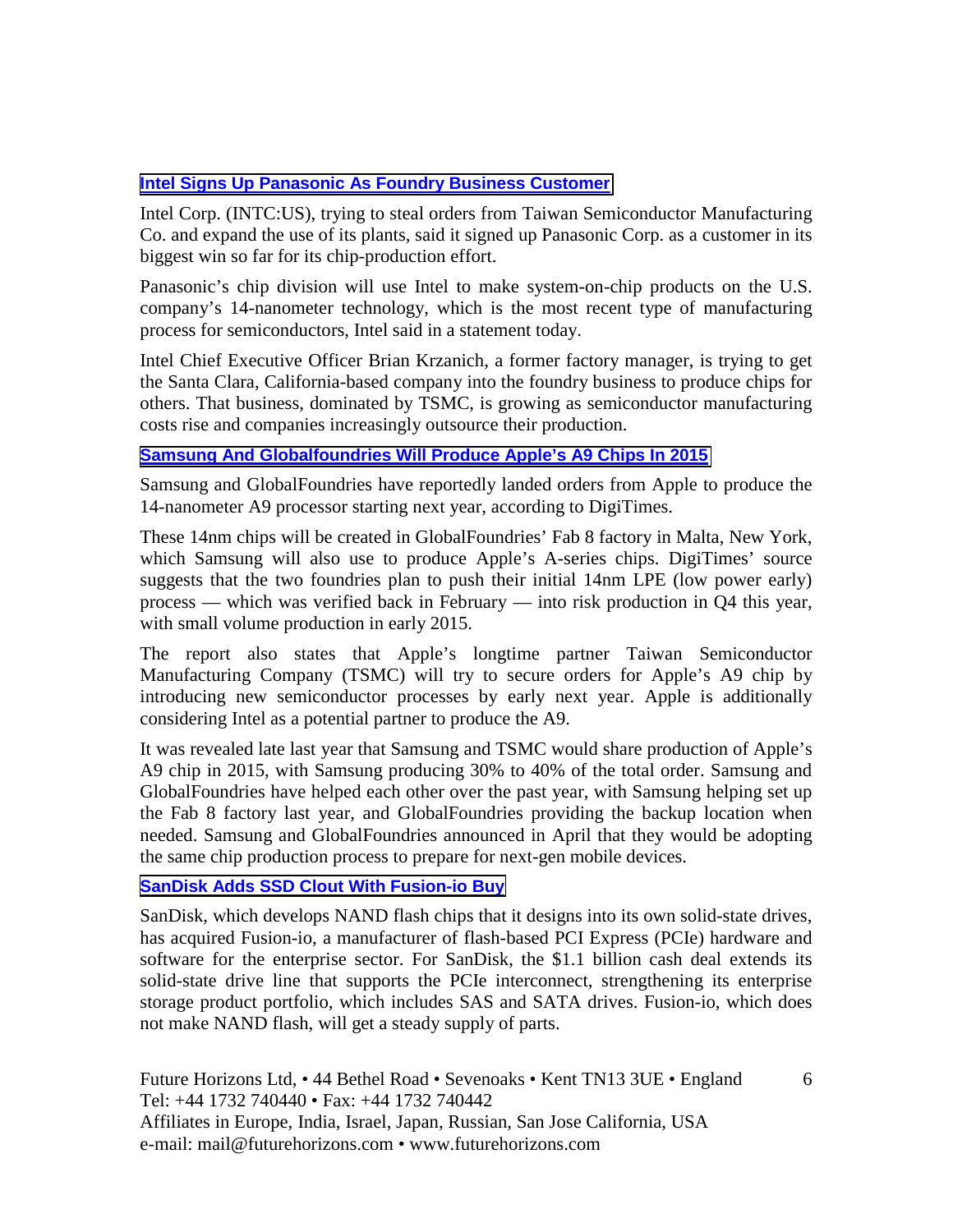"You need a broad portfolio of solutions, you need strong go-to-market capabilities as well, which we will be able to have together with Fusion-io, and you definitely need vertical integration," said Sanjay Mehrotra, SanDisk's president and CEO. "So we believe that we will have what it takes to really work closely with our customers, to understand their growing needs of IT infrastructure challenges and really bring compelling solutions to them. We believe we will be best positioned in the industry for leadership in the enterprise storage segment."

# **[SMIC And Qualcomm Collaborate On 28nm Wafer Production In China](http://www.ciol.com/ciol/news/217132/smic-qualcomm-collaborate-28nm-wafer-production-china)**

USA: Semiconductor Manufacturing International Corp/ (SMIC) and Qualcomm Inc. have announced that SMIC and Qualcomm Technologies Inc., a subsidiary of Qualcomm, are working together in connection with 28nm process technology and wafer manufacturing services in China to manufacture Qualcomm Snapdragon processors.

Qualcomm Technologies' Snapdragon processors are purpose built for mobile devices. SMIC is one of China's largest and most advanced semiconductor foundries, and Qualcomm Technologies is one of the world's largest fabless semiconductor vendors and a world leader in 3G, 4G and next-generation wireless technologies.

# **[ST Diodes Take On Battery Chargers, Adaptors](http://www.eetindia.co.in/ART_8800700438_1800008_NP_5e1bac02.HTM?click_from=8800115556,9950114561,2014-07-01,EEIOL,ARTICLE_ALERT)**

Extending a trade-off between low forward voltage drop (VF) and low leakage current (IR), STMicroelectronics' new family of field-effect rectifier diodes (FERD) lets designers of equipment, such as battery chargers and notebook adaptors, to meet energyefficiency standard requirements without the expense of using synchronous rectification techniques.

Standards such as Energy Star 6.0 test the limit of what can be achieved with conventional Schottky diodes in battery chargers and notebook adaptors. Synchronous rectification provides superior performance but at significantly greater cost. The ST FERD family provides an attractive alternative as it meets the efficiency levels required by the energy-savings standards applicable to off-line Switch Mode Power Supplies while costing about 30 per cent less than a synchronous rectification kit.

#### **[Long-life Paper-Thin Batteries From STMicroelectronics to Power Tomorrow's](http://www.st.com/web/en/news/n3582)  [Tiny Tech](http://www.st.com/web/en/news/n3582)**

STMicroelectronics has begun limited production of its EnFilm<sup>™</sup> advanced rechargeable batteries that are less than 0.25mm thick. These paper-thin batteries free designers from the constraints of standard battery sizes and are ideal for use in powering the next generation of personal technology and Internet-of-Things (IoT) devices.

At just 220 $\mu$ m thick and measuring 25.7mm x 25.7mm, ST's EFL700A39 EnFilm<sup>TM</sup> solid-state lithium thin-film battery is perfectly suited for use in ultra-low-profile devices. Surface-mount terminals allow direct attachment to the circuit board, which simplifies assembly and eliminates wires and connectors. Optional tape-and-reel.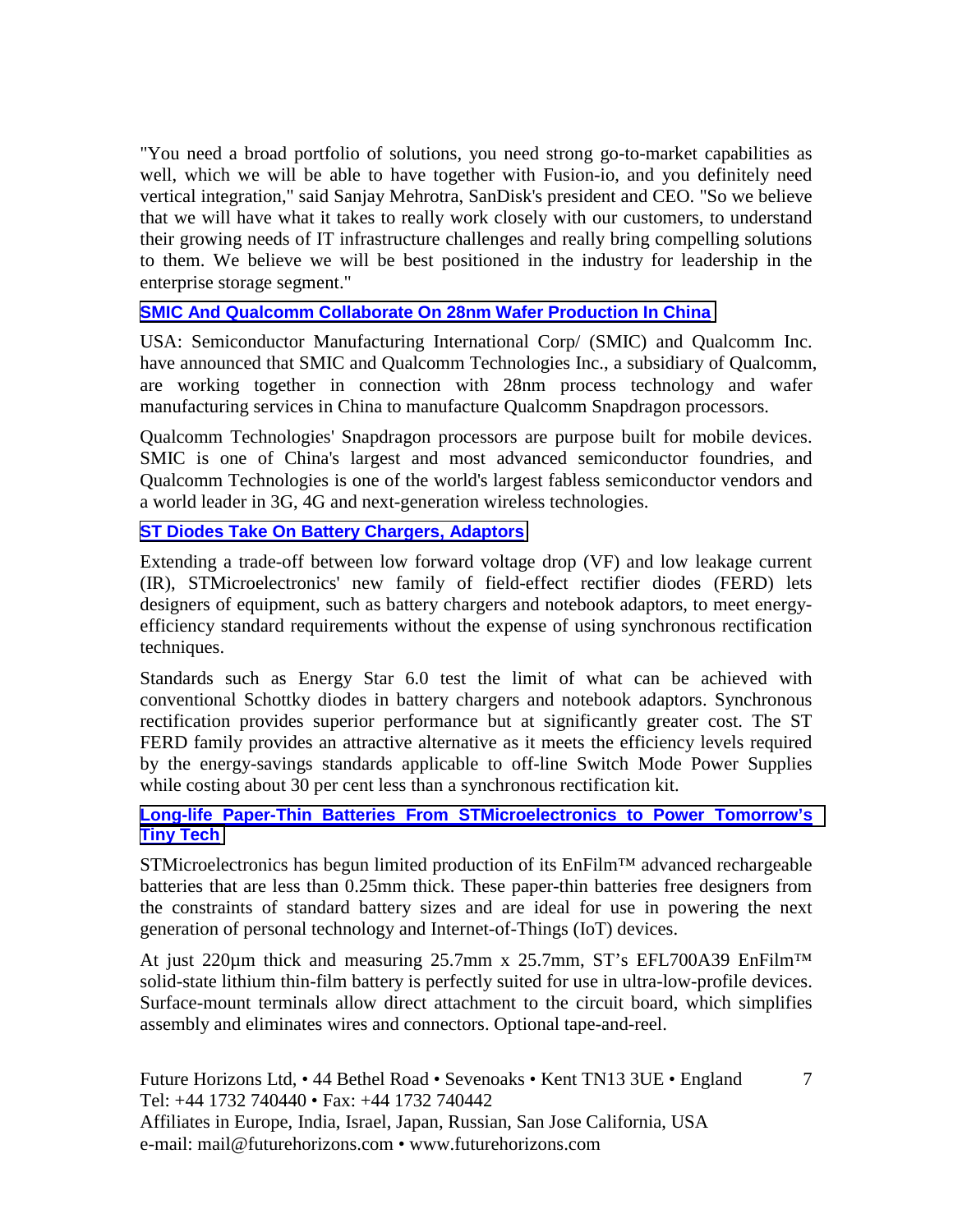#### **[JUSUNG Provides Etcher and Single Type TSD-CVD Semiconductor Deposition](http://www.azonano.com/news.aspx?newsID=30456)  [Equipment to CNSE /SUNYIT](http://www.azonano.com/news.aspx?newsID=30456)**

In accordance with Governor Andrew M. Cuomo's commitment to maintaining New York State's leadership in nanotechnology, the newly merged SUNY College of Nanoscale Science and Engineering (CNSE) / SUNY Institute of Technology (SUNYIT) today announced a strategic partnership agreement with JUSUNG Engineering Co., Ltd. which includes delivery of state-of-the-art equipment for use in production processes of nanoscale computer chips and the location of technical staff from Korea to the Albany Nanotech campus.

The \$10M partnership, supported by 25 researchers and engineers in Korea and New York, focuses on improving manufacturing efficiency, which is a primary objective in semiconductor manufacturing. The JUSUNG etcher (Model name: Genaon Plus) represents a first-of-its-kind design that includes a core process tool to etch novel material metal layers. The cutting-edge tool enables significantly improved semiconductor chip efficiency that will set the standard for future production processes. In addition, JUSUNG employees stationed at the Albany Nanotech Complex will collaborate with researchers from the newly merged CNSE/SUNYIT and its global corporate partners to develop innovative etching and encapsulation techniques critical for advanced technology nodes.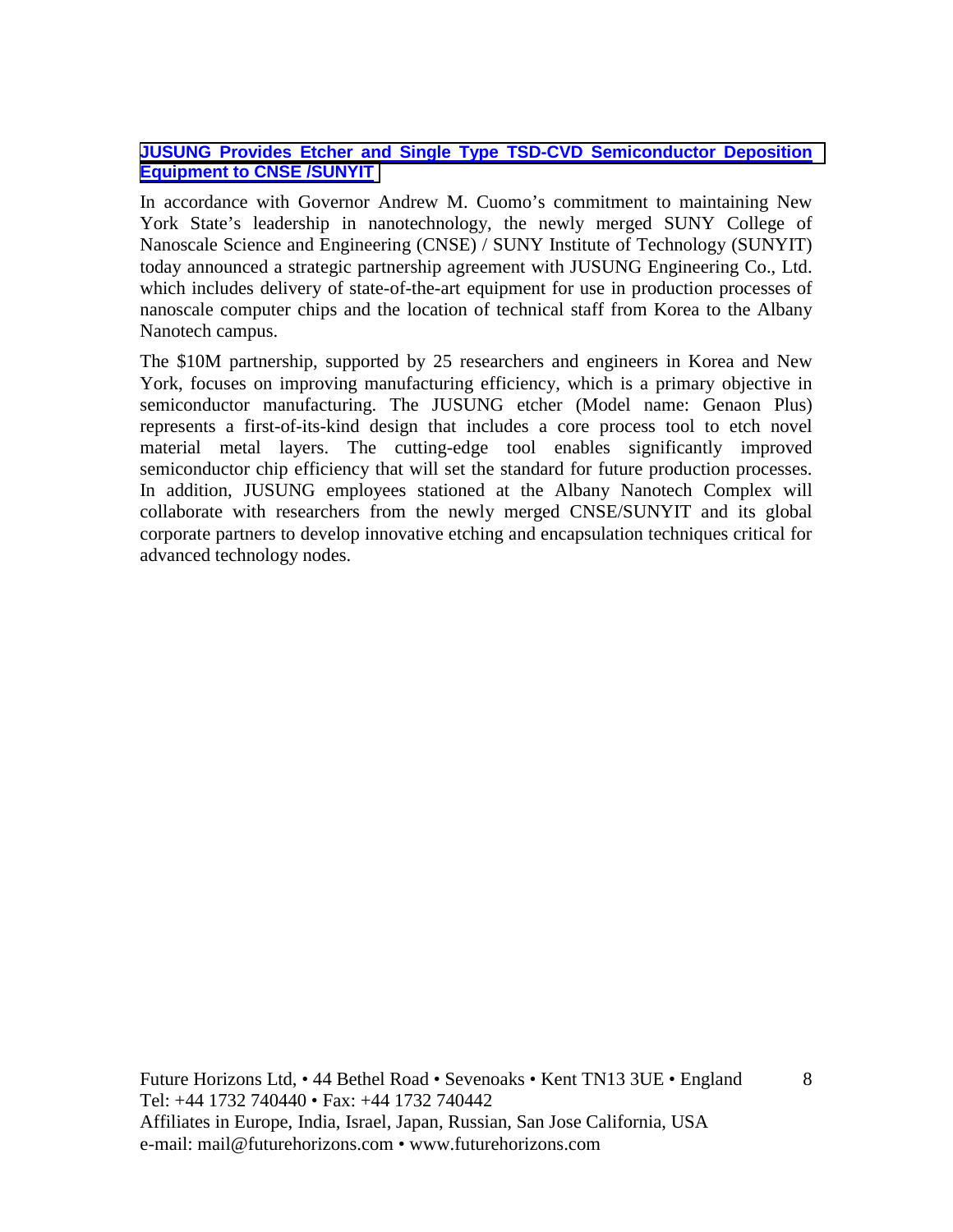Industry News & Trends

**[Pulse Electronics Debuts Chokes For Car Networks](http://www.eetindia.co.in/ART_8800699724_1800006_NP_5ee66b21.HTM)**

Pulse Electronics Corp. has rolled out the HOT ROD product family of I-Bar chokes for automotive networks to offer EMC/EMI protection for automotive electronics. The chokes are aimed to meet Broadcom's BroadR-Reach Automotive Ethernet technology for mode conversion up to 400MHz. The first part in the series, the AE2000, meets the need for the current generation of 100Mb/s BroadR-Reach automotive Ethernet transceivers.

The HOT ROD AE20xx family of small-sized (4.5 x 3.2 x 2.8mm) SMD components has been approved by the Automotive Electronics Council (AEC) to meet the reliability criteria of AEC-Q200. The AE20xx family of devices is smaller and lighter in weight than Pulse Electronics' HM6902NL chokes, used in digital camera networks supporting BroadR-Reach technology. AEC-Q200 is a stringent series of stress and accelerated life testing required by the automotive industry for high reliability components. The AE20xx products are especially suited for use in a confined space. They have an operating temperature range of  $-40^{\circ}$ C to 125 $^{\circ}$ C. A high temperature capability is needed for use particularly on the outside of a vehicle, such as for a camera unit in the fenders, bumpers and on wing mirrors.

**[Tungsten Diselenide-Based Leds Push Miniaturisation Limits](http://m.eetindia.co.in/?click_from=8800114296,9950114561,2014-06-20,EEIOL,ARTICLE_ALERT#/ART_8800696107_1800010_NT_904ccc33.HTM)**

A team of researchers at the University of Washington (UW) has claimed to have built the thinnest-known LED that can be used as a source of light energy in electronics. According to them, the LED is made from flat sheets of tungsten diselenide that makes it possible to stack or use in much smaller and more diverse applications than prevailing technologies.

"We are able to make the thinnest-possible LEDs, only three atoms thick yet mechanically strong. Such thin and foldable LEDs are critical for future portable and integrated electronic devices," stated Xiaodong Xu, a UW assistant professor in materials science and engineering and in physics.

Xu along with Jason Ross, a UW materials science and engineering graduate student, coauthored the paper. Most consumer electronics use 3D LEDs, which are 10 to 20 times thicker than the LEDs being developed by the UW team.

# **[Ford, Intel Team Up To Enhance IoT In Cars](http://www.eetindia.co.in/ART_8800700437_1800010_NT_0d3bc0a3.HTM)**

As vehicles join the Internet of Things bandwagon, Ford and Intel collaborate to bring about innovations for the connected car, which include the ability for drivers to remotely peer into their car using a smartphone, or a vehicle that could identify its owner using facial recognition software.

The joint research project, called Mobile Interior Imaging, or Project Mobii, explores how interior-facing cameras could be integrated with sensor technology and data already generated within and around the vehicle to create a more personalised and seamless interaction between driver and vehicle that transforms the driving experience.

Future Horizons Ltd, • 44 Bethel Road • Sevenoaks • Kent TN13 3UE • England Tel: +44 1732 740440 • Fax: +44 1732 740442

9

Affiliates in Europe, India, Israel, Japan, Russian, San Jose California, USA e-mail: mail@futurehorizons.com • www.futurehorizons.com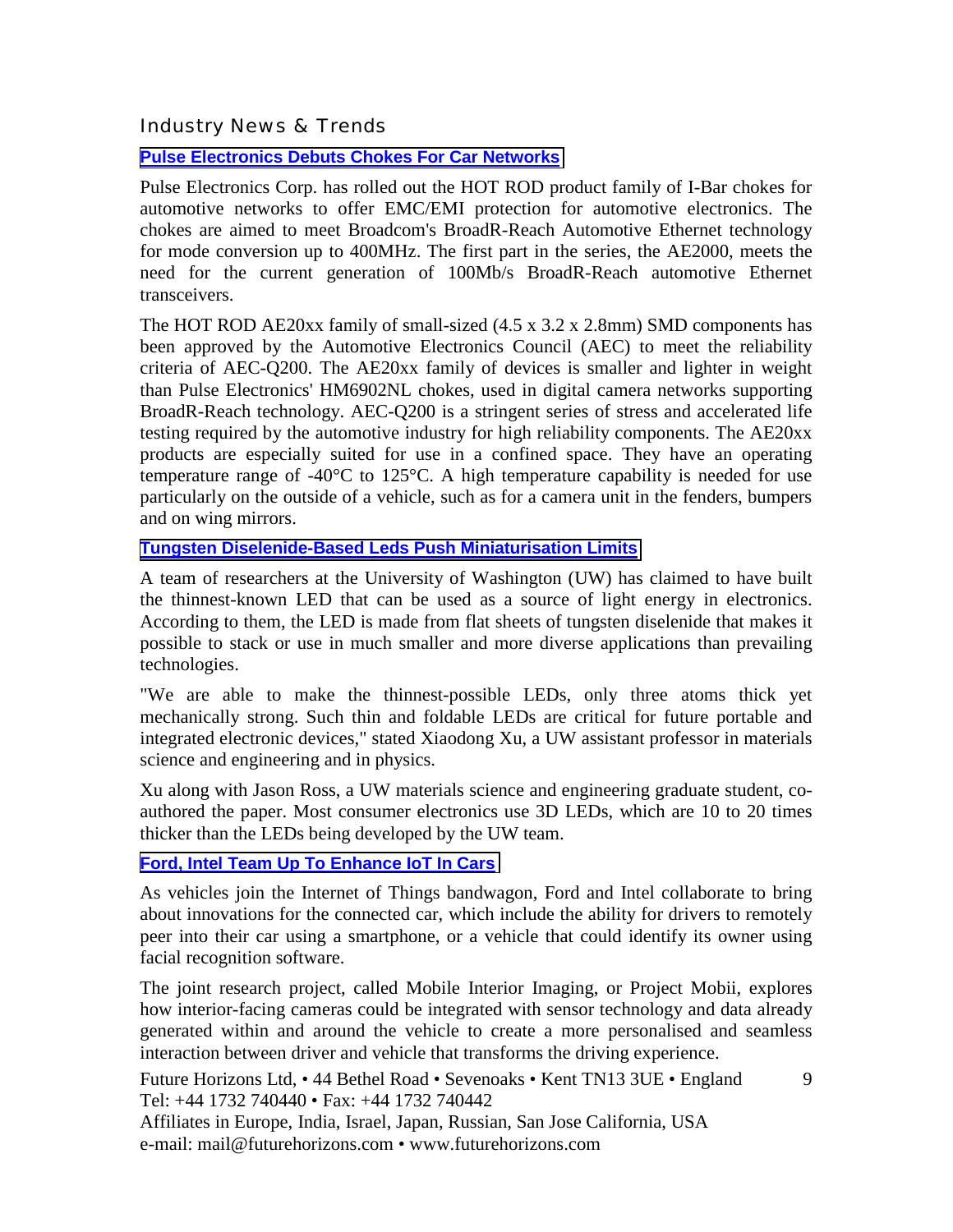#### **[LG, Samsung Deliver Android Wearable Devices](http://www.eetindia.co.in/ART_8800700341_1800001_NT_e8e51bd3.HTM)**

LG and Samsung used Android Wear, Google's platform for wearable devices, in their first devices. Though they share some similarities, there are differences in their features that are worth noting.

Google dropped a lot of hard-hitting news during the opening keynote of its I/O developer conference on Wednesday. While most of the topics pertained to the company's various platforms, apps, and services, Google's hardware partners launched some wearables that are worth discussing.

#### **[Intel Showcases Of-The-Future Technologies](http://www.eetindia.co.in/ART_8800700419_1800001_NT_f6334ae5.HTM?click_from=8800115450,9950114561,2014-06-30,EEIOL,ARTICLE_ALERT)**

During this year's Intel Future Showcase, the company looked at how the combined capabilities of hardware for mobile devices and the Internet of Things will boost innovation. From advanced tablets to connected prototyping boards and smart cars, the company is positive that the future will bring a more secure and immersive experience and, consequently, greater chip sales.

#### **[MANGA Project Helps To Establish Independent European Supply Chain For GaN](http://www.semiconductor-today.com/news_items/2014/JUL/MANGA_010714.shtml)  [Technologies](http://www.semiconductor-today.com/news_items/2014/JUL/MANGA_010714.shtml)**

Under the leadership of the European Defence Agency (EDA), the multi-national R&D project MANGA (Manufacturable GaN-SiC-substrates and GaN epitaxial wafers supply chain) says that it has succeeded in implementing a supply chain for the realization of power electronics components based on gallium nitride within Europe.

With the aim of optimizing development and manufacturing techniques for power electronics based on gallium nitride (GaN), research institutions, universities and defence-focused industry partners in five European countries (Germany, France, Italy, Sweden and the UK) have worked together over the past four years to produce highquality GaN-based electronic devices in Europe, without relying on international suppliers. Due to the high efficiency and robustness of the semiconductor, GaN-based power electronic components have already replaced established technologies, mainly in the fields of radar and broadband amplifiers.

#### **[Industrial Robots Help Create 80,000 Jobs In Electronics Industry](http://www.vision-systems.com/articles/2014/07/industrial-robots-help-create-80-000-jobs-in-electronics-industry.html)**

While many people out there may be scared about a robot someday taking their job, a new report from the International Federation of Robotics (IFR) shows that from 2008 to 2011, robotics helped to create 80,000 jobs in the electronics industry.

This new IFR report is based on an updated 2013 study from research firm Metra Martech, which suggested that for every report deployed, 3.6 jobs are created. Expounding on this data and looking to the future, the IFR suggests that by 2016, robotics will account for an additional 110,000 global electronics jobs.

Future Horizons Ltd, • 44 Bethel Road • Sevenoaks • Kent TN13 3UE • England Tel: +44 1732 740440 • Fax: +44 1732 740442 10 "This encouraging growth trend is evidence that robots do indeed create jobs," said IFR President Arturo Baroncelli in a press release. "In the electronics industry in particular, robots are lauded for their superhuman speed and precision when faced with often dull, repetitive tasks. There is simply no other way to achieve these production levels. The

Affiliates in Europe, India, Israel, Japan, Russian, San Jose California, USA e-mail: mail@futurehorizons.com • www.futurehorizons.com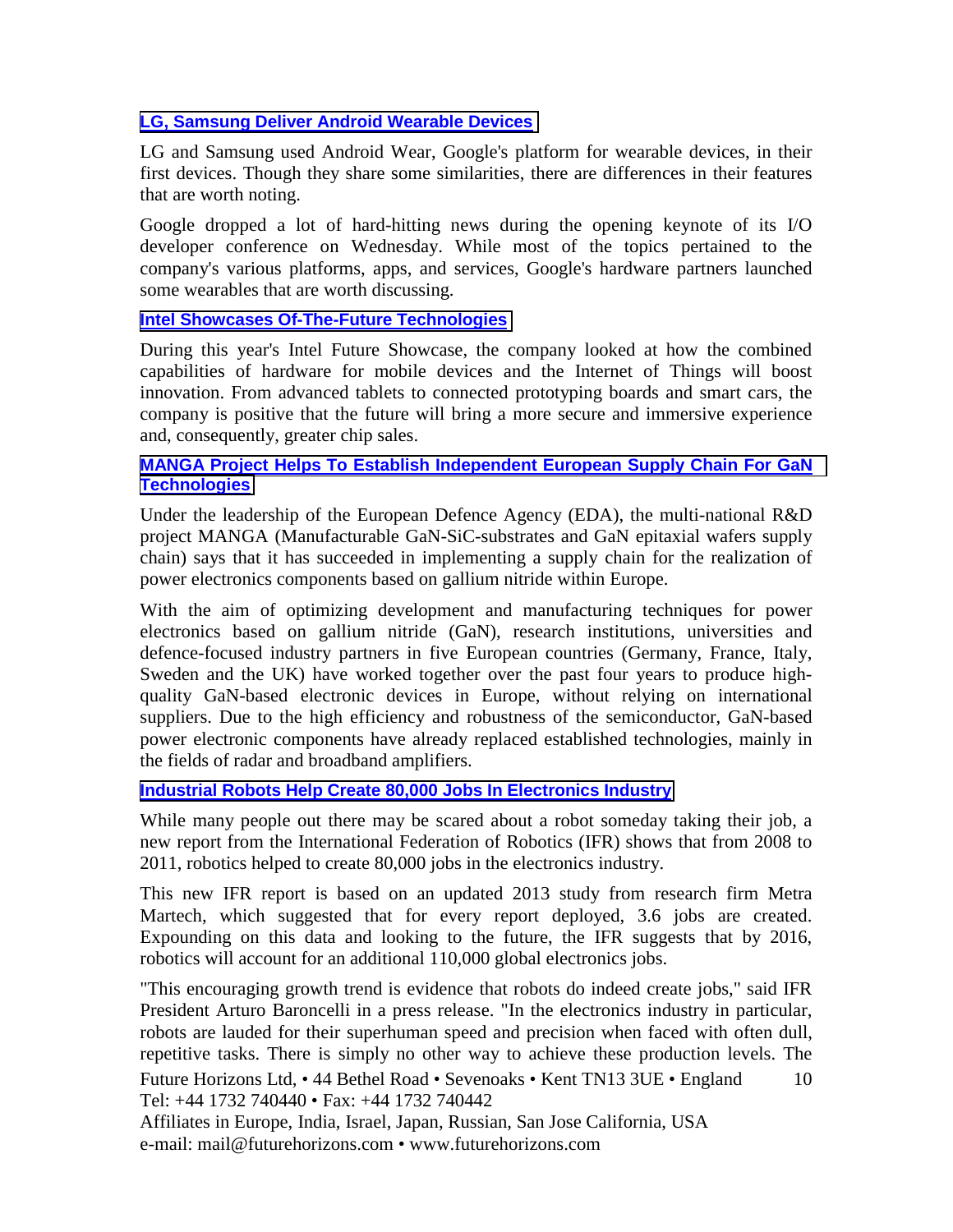worldwide consumer demand for smartphones, computers, video game consoles, and a new generation of high-tech electronics depends on robotic automation."

#### **[Sensing Chip Fingerprints Explosives From 5km](http://www.eetindia.co.in/ART_8800700261_1800004_NT_0601c7dd.HTM?click_from=8800115017,9950114561,2014-06-26,EEIOL,ARTICLE_ALERT)**

A chemically modified chip developed by a team of Israeli researchers can remotely detect explosives at concentrations as low as a few molecules per 1,000 trillion.

The small sensing platform can rapidly detect various explosive species over several distances, which is said to be an impossible task for current detection technologies requiring bulky equipment and laborious sample preparation.

The fingerprinting of explosives is accomplished by identifying patterns of interaction established between the chemically modified nanodevice and the molecular analytes under test, according to the researchers.

#### **[Google Takes 'Wearable' Battle To Apple With Smartwatch Services](http://www.ft.com/cms/s/0/13c31616-fc8e-11e3-86dc-00144feab7de.html?ftcamp=crm/email/2014626/nbe/USBusiness/product&siteedition=uk#slide0)**

Google sought to steal a march on Apple and breathe life into a new market for "wearable" devices, as it showed off a range of stripped-down internet services such as voice-activated search to feature on a coming generation of smartwatches.

The search company also outlined plans to take its Android smartphone software into other new markets, signalling an intensification of the platform wars between the leading consumer technology companies and internet companies. These included a version for cars, called Android Auto, and a TV set-top box, named Android TV, taking Google into fields that Apple has already entered.

#### **[Battery Goes Organic](http://www.eetindia.co.in/ART_8800700325_1800008_NT_810f690b.HTM?click_from=8800115137,9950114561,2014-06-27,EEIOL,ARTICLE_ALERT)**

A water-based organic battery that can last long and is made from cheap, eco-friendly components has been developed by scientists from the University of Southern California.

The new battery, which uses no metals or toxic materials, is intended for use in power plants, where it can make the energy grid more resilient and efficient by creating a largescale means to store energy for use as needed.

# **[Memristor Breakthrough Has Broad Implications For Semiconductor Industry](http://gadgets.ndtv.com/laptops/news/memristor-breakthrough-has-broad-implications-for-semiconductor-industry-549142)**

How does your computer recall things and perform logical operations? It is all thanks to the "moving" metal particles in memory components, finds new research.

Researchers have shown that the metal particles in memristors and "resistive random access memory", or RRAM - computer components that combine logic and memory functions - do not stay put in one place as previously thought.

The finding has broad implications for the semiconductor industry and could pave the way for smaller, more efficient chips.

"Most people have thought you can't move metal particles in a solid material," said lead researcher Wei Lu, associate professor of electrical and computer engineering at University of Michigan in the US.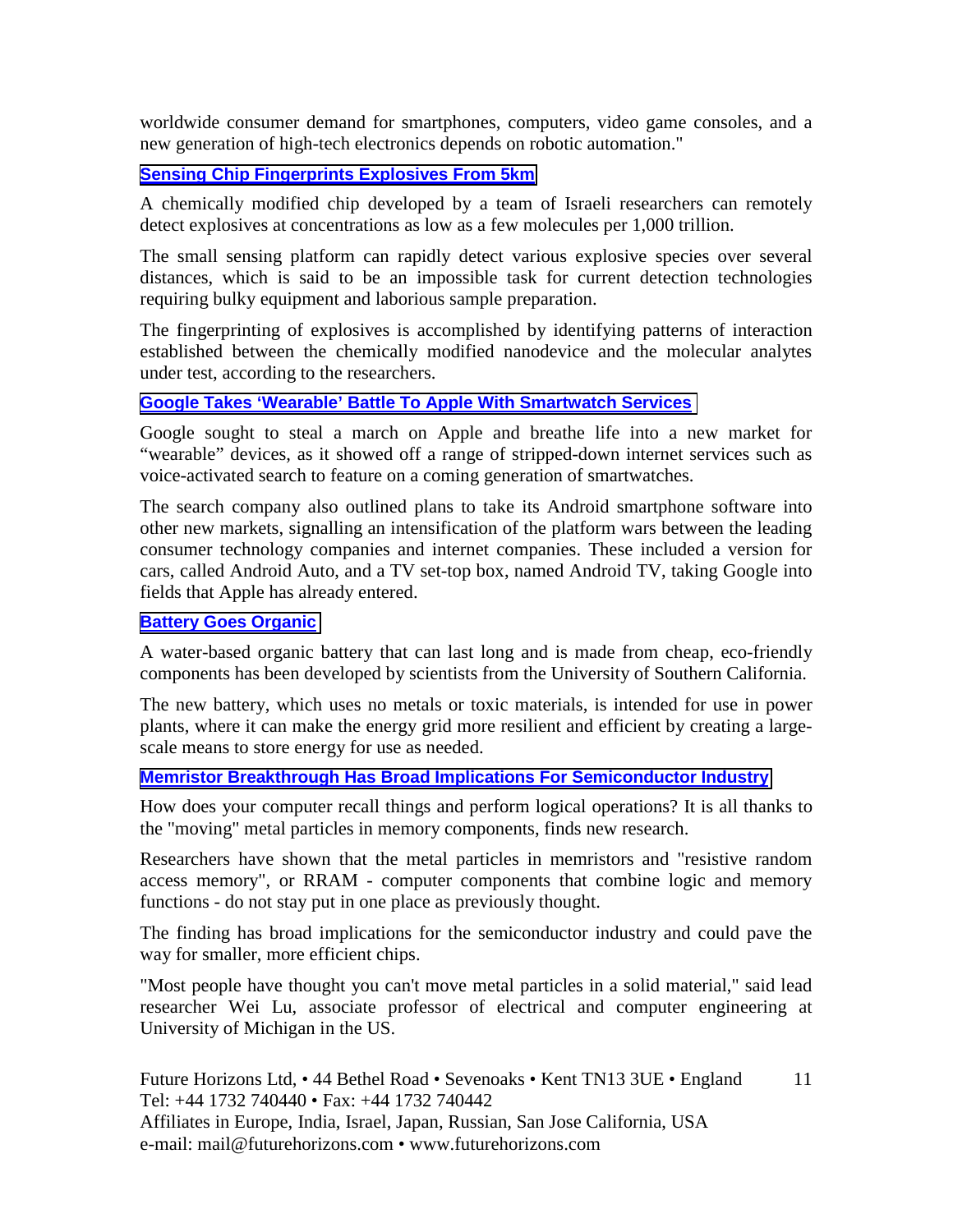#### **[Camera Driver Achieves Less Than 3ms Auto Focus Settling](http://www.eetindia.co.in/ART_8800701558_1800013_NP_8763fbd1.HTM?click_from=8800117024,9950114561,2014-07-21,EEIOL,ARTICLE_ALERT)**

ON Semiconductor has unveiled an all-in-one type auto-focus driver that integrates current driver, control logic, Hall-sensor, and EEPROM, designed for small camera modules.

The LC898214XC features digital loop filter and provides fast, accurate auto focus convergence with temperature compensation, while consuming minimal power. The integrated constant current driver provides lower electro interference noise than competing solutions. In addition, the space-saving design enables thinner and lighter smartphones.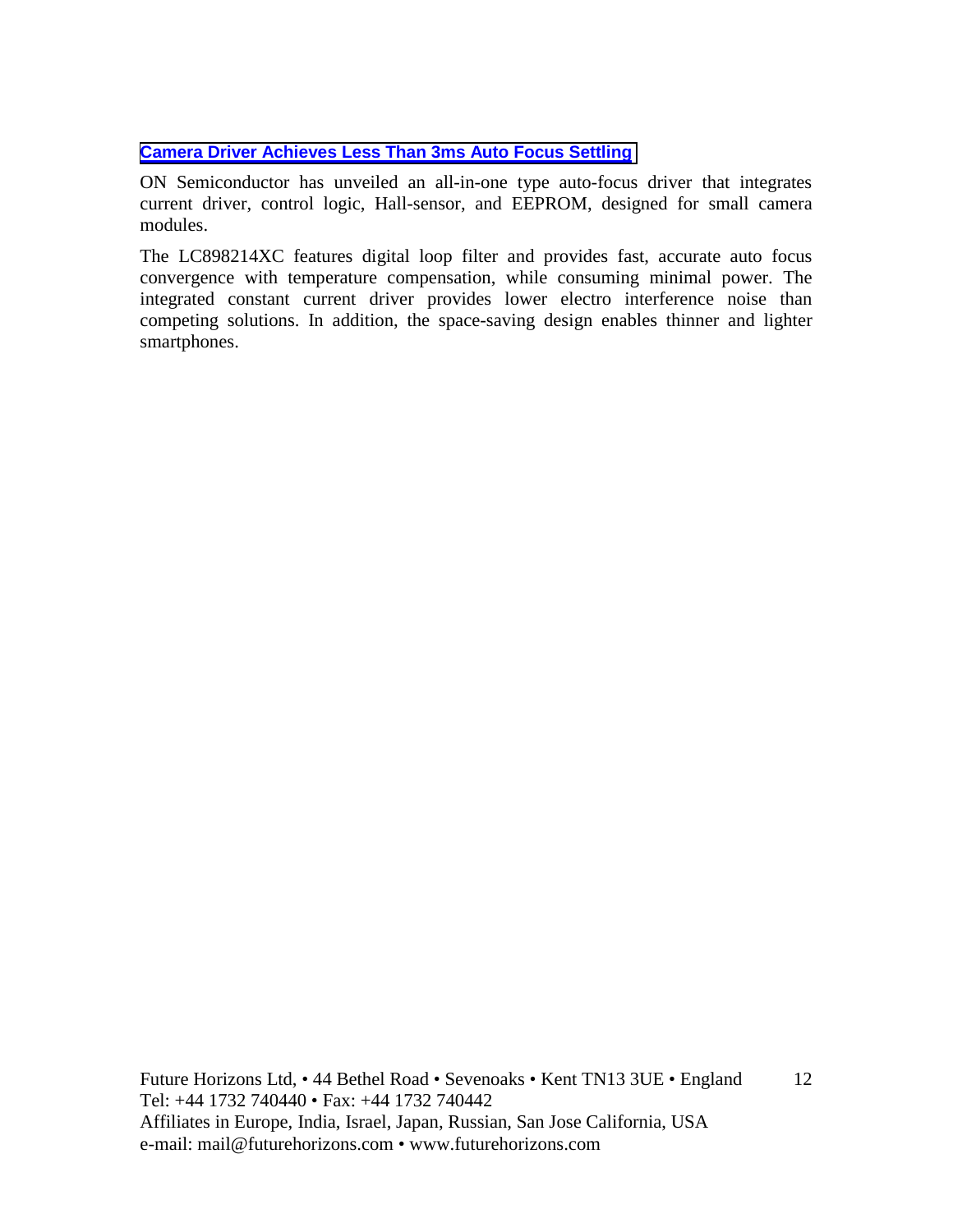# East European News & Trends

**[Russian-American Startup IBuildApp Raises Another \\$200,000](http://rbth.com/news/2014/06/13/russian-american_startup_ibuildapp_raises_another_200000_37377.html)**

Mobile app builder iBuildApp has raised \$200,000 from Starta Capital and Nikolay Belykh. iBuildApp is an international project that enables clients to build and manage mobile apps. As well as being a resident of Moscow's Skolkovo IT-Park, the project also has its headquarters in Foster City, California.

This investment brings the total invested in the project to \$1.9 million, including \$175,000 injected at seed stage by Starta Capital. The startup's latest round of funding came a few months ago with a group of private investors bringing in \$525,000.

The startup has clients all over the world, and by March this year these had created more than 660,000 apps using iBuildApp's platform. In Russia the project's most famous client is Sberbank, which has created more than 50 apps via iBuildApp. According to its CrunchBase profile, its platform is also used by a number of Fortune 2000 companies in the US.

#### **[GS Group To Make New Chips For Domestic Market In Northwest Russia](http://www.marchmontnews.com/Industry-Manufacturing/North-West/20762-GS-Group-make-new-chips-for-domestic-market-Northwest-Russia.html)**

GS Nanotech, a sizable Russian microelectronics developer and manufacturer in the Kaliningrad region, is launching new microchip production, using 3D TSV technology. Its factory, which is part of the GS Group holding company, is thus expected to become Russia's first to use this advanced technology in commercial-scale production, GS Group announced.

Adopting the 3D TSV technology is said to enable the manufacturer to make its chips smaller, reduce energy consumption, and cut the cost of a chip, thus making an end product more competitive.

The new approach is expected to help beef up the domestic market for developing MEMS solutions, optoelectronics, hybrid modules, LEDs, power electronics, and other modern segments in electronics.

#### **[GS Group To Make New Chips For Domestic Market In Northwest Russia](http://www.marchmontnews.com/Industry-Manufacturing/North-West/20762-GS-Group-make-new-chips-for-domestic-market-Northwest-Russia.html)**

GS Nanotech, a sizable Russian microelectronics developer and manufacturer in the Kaliningrad region, is launching new microchip production, using 3D TSV technology. Its factory, which is part of the GS Group holding company, is thus expected to become Russia's first to use this advanced technology in commercial-scale production, GS Group announced.

Adopting the 3D TSV technology is said to enable the manufacturer to make its chips smaller, reduce energy consumption, and cut the cost of a chip, thus making an end product more competitive.

The new approach is expected to help beef up the domestic market for developing MEMS solutions, optoelectronics, hybrid modules, LEDs, power electronics, and other modern segments in electronics.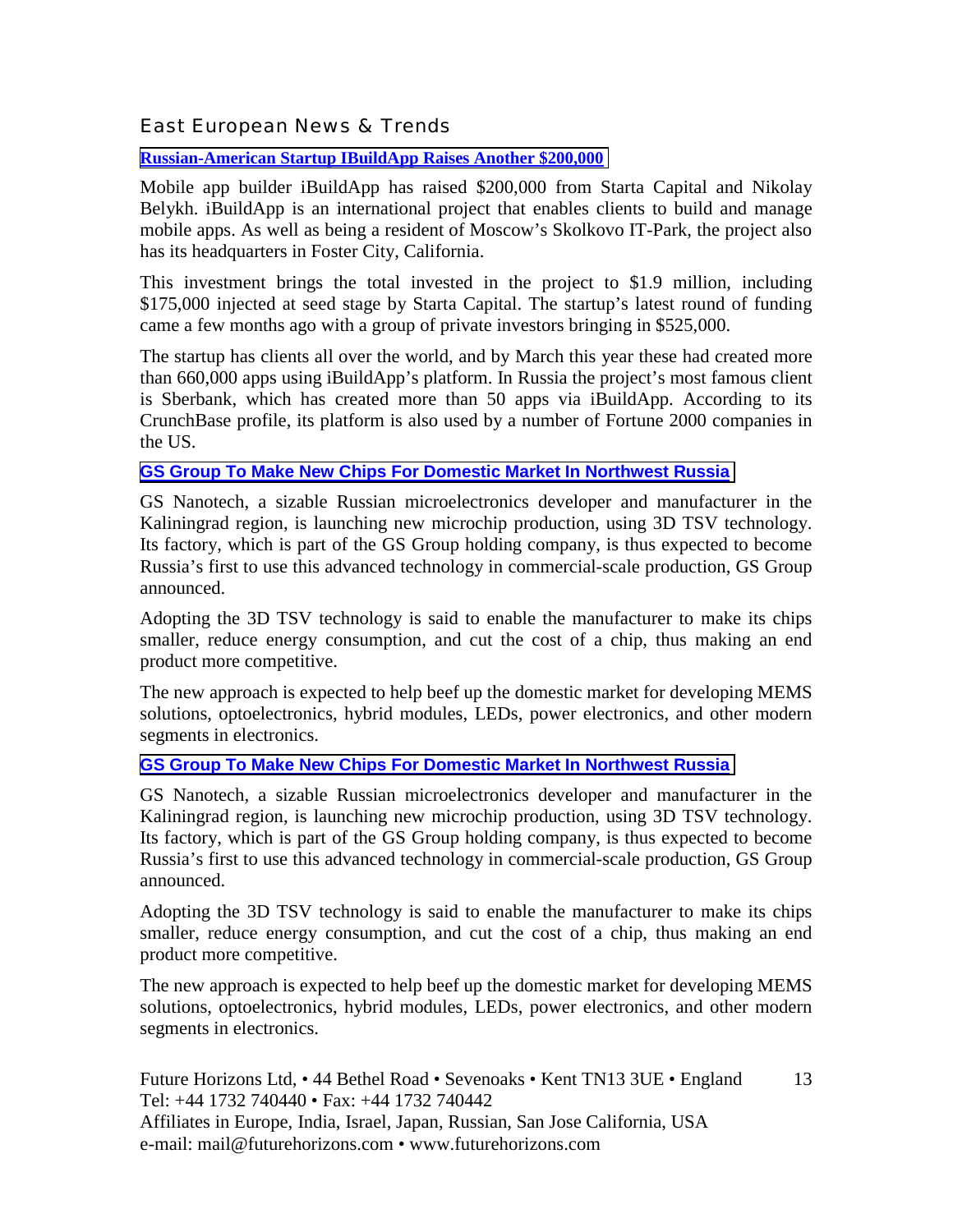## **[Symantec And Skolkovo Pen Partnership Agreement](http://rbth.com/news/2014/07/19/symantec_and_skolkovo_pen_partnership_agreement_38353.html)**

Earlier this week Skolkovo, the international tech hub under completion on the outskirts of Moscow, and California-based digital security solutions firm Symantec signed a deal for joint cooperation across a number of segments.

Cooperation will range from educational projects to cooperation in software development. In particular, Symantec will provide mentoring support and advice to companies participating at Skolkovo by helping them create innovative IT products.

Read more about Skolkovo "The development of an ecosystem that offers Skolkovo participants close contact with industry leading companies, scientific and technical experts, engineers and businessmen, access to sources, and the exchange of experience with colleagues from Russia, Europe, Asia and the USA is one of the most important activities of the Foundation," Igor Bogachev, Executive Director of the IT Cluster at Skolkovo, stated in a press release.

#### **[Vader Vehicle Or Bat-Tram? Futuristic New Russian Streetcar Causes A Stir](http://rbth.com/science_and_tech/2014/07/11/vader_vehicle_or_bat-tram_futuristic_new_russian_streetcar_c_38119.html)**

A hi-tech new Russian-built tram has become the subject of heated discussion online after being unveiled to the public in Yekaterinburg.

Visitors to the annual Innoprom international industrial trade fair, which took place in Yekaterinburg (almost 900 miles east of Moscow) from July 9 to July 12, dubbed the innovative new-generation tram Russia One (R1) an "iPhone on rails."

Jointly developed by Uraltransmash (part of scientific and production corporation UralVagonZavod) and the experimental design bureau Atom, the ultra-modern silent tram with its tinted windows looks more akin to a huge black crystal or a high-speed train from a sci-fi movie than a form of urban public transportation. Manufacturers have nicknamed their unusually-shaped offspring "the world's first business-class tram."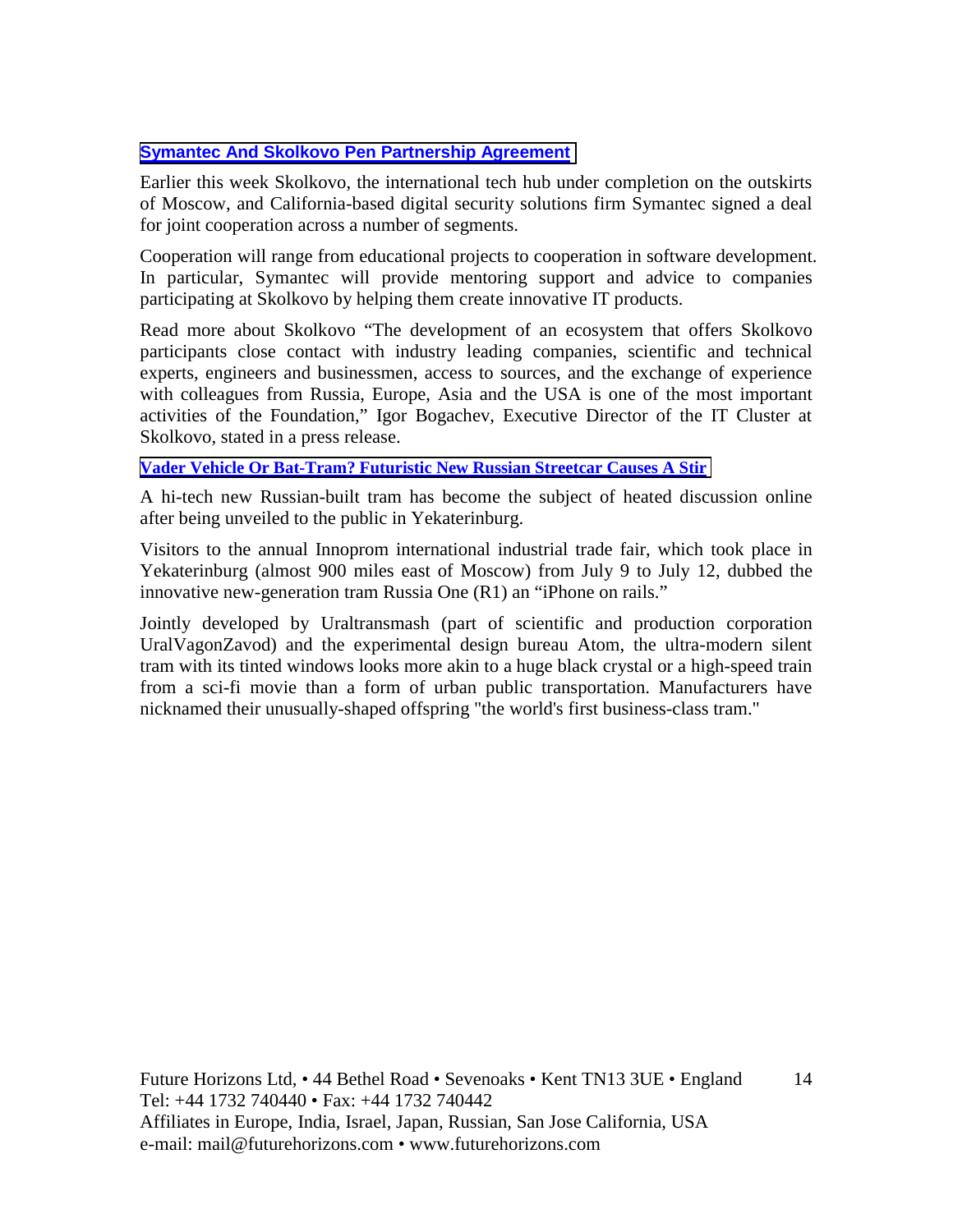# World Economic Round Up

According to figures that confirm the faltering state of the global economic recovery six years on from the collapse of Lehman Brothers, world trade had a poor start to 2014. Economists had been hoping for a bounce back in global trade this year to signal that the world economy was finally escaping the shadow of the 2008 financial crisis. The World Trade Organisation (WTO) has predicted that the return to growth of developed economies such as the US and EU will see trade grow at 4.7 percent this year, its fastest annual rate since 2010. But that now appears unlikely after the first three months of the year saw the volume of global trade expand just 2.2 percent from the same period a year ago. In May the OECD also warned that exports by the G7 and BRIC economies had fallen by a collective 2.6 percent in the first quarter of 2014 from the final quarter of 2013.

*The latest economic news by country to include USA, Europe, UK, Japan, China, Asia Pacific and India can be found each month in our [Semiconductor Monthly](http://www.futurehorizons.com/page/18/Global-Semiconductor-Report)  [Report.](http://www.futurehorizons.com/page/18/Global-Semiconductor-Report)*